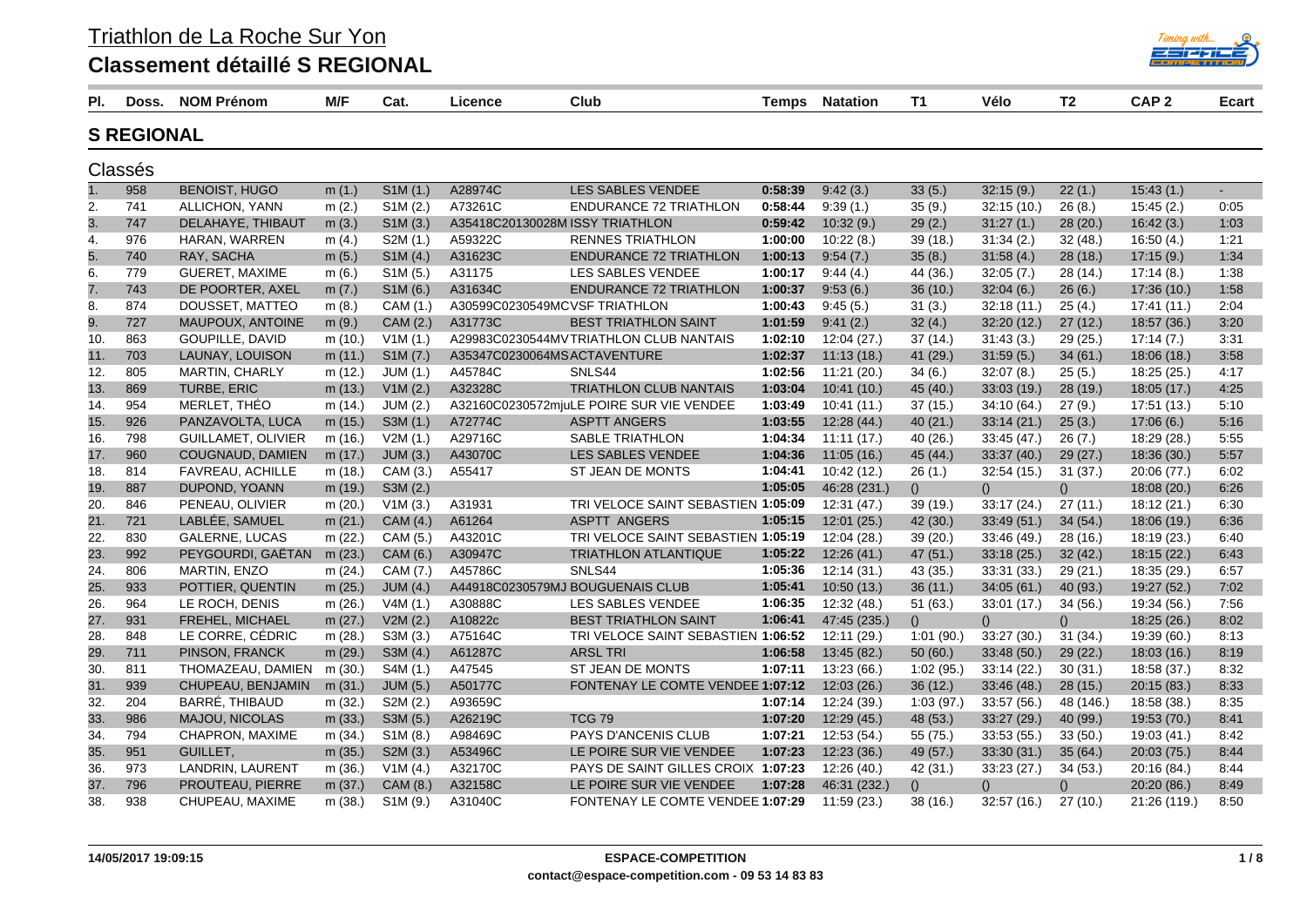

| PI. | Doss. | <b>NOM Prénom</b>           | M/F       | Cat.                   | Licence                        | Club                                               | Temps   | <b>Natation</b> | T1         | Vélo                     | T <sub>2</sub> | CAP <sub>2</sub> | <b>Ecart</b> |
|-----|-------|-----------------------------|-----------|------------------------|--------------------------------|----------------------------------------------------|---------|-----------------|------------|--------------------------|----------------|------------------|--------------|
| 39. | 998   | <b>GUEVEL, RUDY</b>         | m (39.)   | V1M(5)                 | A33012C                        | <b>TUB</b>                                         | 1:07:33 | 12:31(46.)      | 44 (37.)   | 33:13(20.)               | 39(87)         | 20:23 (89.)      | 8:54         |
| 40. | 956   | REMAUD, BENOIT              | m $(40.)$ | S2M(4.)                | A84803C                        | LE POIRE SUR VIE VENDEE                            | 1:07:38 | 12:24 (38.)     | 1:00(88.)  | 34:17 (70.)              | 34(57.)        | 19:20 (49.)      | 8:59         |
| 41. | 810   | FRELON, PIERRE              | m $(41.)$ | S4M(2.)                | A60868C                        | ST JEAN DE MONTS                                   | 1:07:48 | 11:46(22.)      | 53(69.)    | 34:06(62)                | 54 (178.)      | 20:07(78)        | 9:09         |
| 42. | 895   | <b>GIRAUDET, BENOIT</b>     | m (42.)   | S2M(5.)                |                                |                                                    | 1:07:49 | 14:25 (109.)    | 43(33)     | 34:15(69)                | 30(29.)        | 17:53 (15.)      | 9:10         |
| 43. | 750   | HASLOUIN, SIMON             | m $(43.)$ | V2M(3.)                | A31180C                        | LA ROCHE VENDEE                                    | 1:07:53 | 12:57(57.)      | 35(7.)     | 33:30(32)                | 51 (168.)      | 19:56 (72.)      | 9:14         |
| 44. | 994   | QUESTERBERT,                | m (44.)   | V1M(6.)                |                                | A31761C0230565MVTRIATHLON COTE D'AMOUR             | 1:07:57 | 13:58 (88.)     | 45(45)     | 33:38(43.)               | 31(32)         | 19:01 (40.)      | 9:18         |
| 45. | 780   | LOUBERE, FABIEN             | m $(45.)$ | V1M (7.)               | A73628C                        | <b>LES SABLES VENDEE</b>                           | 1:07:59 | 13:12(62)       | 53(72.)    | 33:35(37)                | 34(55.)        | 19:42 (63.)      | 9:20         |
| 46. | 929   | <b>JUTAN, JASON</b>         | m (46.)   | S3M (6.)               | A29852C                        | <b>BEST TRIATHLON SAINT</b>                        | 1:08:00 | 13:26 (69.)     | 52(67)     | 34:17 (71.)              | 38(85.)        | 18:44 (32.)      | 9:21         |
| 47. | 219   | PAILLOU, OLIVIER            | m $(47.)$ | S2M (6.)               |                                |                                                    | 1:08:03 | 15:03 (135.)    | 1:01(92.)  | 33:25(28.)               | 43 (117.)      | 17:48(12.)       | 9:24         |
| 48. | 947   | BROCHARD, CLAUDIUS m (48.)  |           | V3M(1.)                | A30663C                        | <b>LAVAL TRIATHLON CLUB</b>                        | 1:08:11 | 13:38 (75.)     | 55 (76.)   | 34:36 (88.)              | 32(43.)        | 18:26 (27.)      | 9:32         |
| 49. | 955   | CHOTARD, ADRIEN             | m $(49.)$ | S4M (3.)               | A65035C                        | LE POIRE SUR VIE VENDEE                            | 1:08:21 | 16:01 (161.)    | 1:40(211.) | 32:36(13)                | 57 (189.)      | 17:05(5.)        | 9:42         |
| 50. | 946   | <b>BROCHARD, MARIUS</b>     | m(50.)    | <b>JUM (6.)</b>        | A95618C                        | LAVAL TRIATHLON CLUB                               | 1:08:28 | 13:19 (65.)     | 49 (59.)   | 35:06 (98.)              | 29(26.)        | 18:41 (31.)      | 9:49         |
| 51. | 210   | FREVILLE, NATHAN            | m $(51.)$ | <b>JUM (7.)</b>        |                                |                                                    | 1:08:31 | 46:44 (233.)    | ()         | $\left( \right)$         | $\Omega$       | 21:02(106.)      | 9:52         |
| 52. | 718   | GAUDRE, THOMAS              | m (52.)   | V1M(8.)                | A31259C0230558MVASPTT ANGERS   |                                                    | 1:08:36 | 13:46 (84.)     | 1:02(93.)  | 33:43(46.)               | 31(36.)        | 19:30 (53.)      | 9:57         |
|     | 760   |                             |           |                        |                                | IF.                                                | 1:0     |                 |            |                          |                |                  |              |
| 54. | 715   | CONSTANTIN, THOMAS m (53.)  |           | V1M(9.)                | A89753C                        | <b>ASPTT ANGERS</b>                                | 1:08:43 | 12:59 (58.)     | 45 (43.)   | 33:59(58.)               | 41 (104.)      | 20:16 (85.)      | 10:04        |
| 55. | 840   | SUAUDEAU, CHRISTIAN m (54.) |           | V3M(2.)                | A31920C                        | TRI VELOCE SAINT SEBASTIEN 1:08:50                 |         | 12:19(33)       | 59 (86.)   | 33:20(26.)               | 38(81.)        | 21:31(123.)      | 10:11        |
| 56. | 953   | CHARBONNIER,                | m (55.)   | V1M(10.)               | A48190                         | LE POIRE SUR VIE VENDEE                            | 1:08:59 | 14:06 (97.)     | 56 (79.)   | 34:01 (59.)              | 34(60)         | 19:19(47)        | 10:20        |
| 57. | 854   | MONNEAU, THIERRY            | m (56.)   | V3M(3.)                | A31949C                        | TRI VELOCE SAINT SEBASTIEN 1:09:01                 |         | 14:04 (95.)     | 43 (34.)   | 33:38(42)                | 40 (97.)       | 19:53 (69.)      | 10:22        |
| 58. | 823   | BLANCHARD, FLORENT m (57.)  |           | V1M(11.)               | A26608C                        | TRI CLUB CHATELLERAULT                             | 1:09:01 | 13:18 (64.)     | 1:32(186.) | 33:37 (41.)              | 54 (180.)      | 19:36 (58.)      | 10:22        |
| 59. | 723   | ROLLO, JEAN-BAPTISTEm (58.) |           | CAM (9.)               | A47111C                        | <b>ASPTT ANGERS</b>                                | 1:09:07 | 12:56(56)       | 40(24.)    | 35:41 (106.)             | 32(41)         | 19:16 (45.)      | 10:28        |
| 60. | 979   | <b>GRAVOIL, DIDIER</b>      | m (59.)   | V2M(4.)                | A 31441C                       | ST JEAN DE MONTS                                   | 1:09:11 | 14:01 (91.)     | 1.04(103.) | 34:14 (67.)              | 31(39)         | 19:17 (46.)      | 10:32        |
| 61. | 211   | <b>GEROME, BENJAMIN</b>     | m $(60.)$ | S2M (7.)               |                                |                                                    | 1:09:16 | 14:10 (100.)    |            | $1:13(135.)$ 33:58 (57.) | 47 (141.)      | 19:05 (42.)      | 10:37        |
| 62. | 771   | <b>VAILLANT, MICHEL</b>     | m(61.)    | V2M(5.)                |                                | a32415c0230578mv2LES HERBIERS VENDEE               | 1:09:18 | 13:54 (86.)     | 57 (82.)   | 34:18 (74.)              | 35(67)         | 19:31 (54.)      | 10:39        |
| 63. | 968   | RICHARD, GUILLAUME m (62.)  |           | S3M (7.)               |                                | A31565C0230563MSTRIATHLON CLUB NANTAIS             | 1:09:18 | 12:37 (49.)     | 52(64.)    | 34:18(72)                | 39(91.)        | 20:50(98.)       | 10:39        |
| 64. | 858   | LEVEILLE, FRÉDÉRIC          | m (63.)   | V1M(12.)               | A80093c                        | <b>TRIATHLON CLUB NANTAIS</b>                      | 1:09:25 | 14:54 (127.)    | 42 (32.)   | 33:41 (45.)              | 41 (100.)      | 19:24 (51.)      | 10:46        |
| 65. | 822   | <b>DEGAS, FABIEN</b>        | m $(64.)$ | V2M(6.)                | A66047C                        | <b>TOBESPORT</b>                                   | 1:09:34 | 13:44(81)       | 1:09(123.) | 34:19 (76.)              | 46 (137.)      | 19:32 (55.)      | 10:55        |
| 66. | 873   | <b>COUDRAY, EMMA</b>        | f $(2.)$  | JUF(1.)                | A30588C0230549FJ VSF TRIATHLON |                                                    | 1:09:38 | 11:41(3)        | 40(25)     | 34:11(66)                | 28(17)         | 22:34 (166.)     | 0:59         |
| 67. | 856   | <b>BRIANT, CYRIL</b>        | m $(65.)$ | S3M (8.)               | A67486C                        | <b>TRIATHLON ATLANTIQUE</b>                        | 1:09:47 | 47:39 (234.)    | ()         | ()                       | ()             | 21:28(120.)      | 11:08        |
| 68. | 962   | <b>TEXIER, EMMANUEL</b>     | m (66.)   | V1M(13.)               | A30887C                        | LES SABLES VENDEE                                  | 1:09:59 | 12:38(50.)      | 59 (87.)   | 33:50(52)                | 35(68.)        | 21:54 (143.)     | 11:20        |
| 69. | 948   | GASTINEAU, BRYAN            | m $(67.)$ | S <sub>1</sub> M (10.) | A92360C                        | LE POIRE SUR VIE VENDEE                            | 1:10:09 | 14:38 (114.)    | 55(78.)    | 34:24(80.)               | 30(30.)        | 19:38 (59.)      | 11:30        |
| 70. | 212   | <b>GOBIN, NICOLAS</b>       | m (68.)   | S <sub>1</sub> M (11.) |                                |                                                    | 1:10:12 | 12:54 (55.)     | 1:23(162.) | 33:33(35)                | 59 (200.)      | 21:20 (115.)     | 11:33        |
| 71. | 927   | DE BACKER, BORIS            | m (69.)   | V1M(14.)               | A29665C                        | <b>ASPTT ANGERS</b>                                | 1:10:20 | 12:24(37.)      | 52(66.)    | 36:15(121.)              | 37(80.)        | 20:09(80.)       | 11:41        |
| 72. | 836   | DANGERARD, NICOLAS m (70.)  |           | V2M(7.)                |                                | A31954C0230567MVTRI VELOCE SAINT SEBASTIEN 1:10:22 |         | 13:36 (72.)     | 45 (41.)   | 34:25 (82.)              | 31(33.)        | 21:03 (107.)     | 11:43        |
| 73. | 825   | CLÉNET, OLIVIER             | m $(71.)$ | V2M(8.)                | A64510C                        | TRI CLUB CLISSONNAIS                               | 1:10:23 | 16:02 (162.)    | 1:40(212.) | 32:45(14)                | 1:01(209.)     | 18:52(35)        | 11:44        |
| 74. | 744   | MINGOT, MATTÉO              | m (72.)   | CAM (10.) A74110C      |                                | <b>ENDURANCE 72 TRIATHLON</b>                      | 1:10:27 | 12:14 (30.)     | 49 (55.)   | 36:50 (139.)             | 35(63)         | 19:56 (71.)      | 11:48        |
| 75. | 867   | MAZODIER, MARC              | m (73.)   | V1M(15.)               | A50546C                        | <b>TRIATHLON CLUB NANTAIS</b>                      | 1:10:29 | 15:58 (158.)    | 1:17(145)  | 33:36(39)                | 35(65.)        | 19:00 (39.)      | 11:50        |
| 76. | 952   | LE JEAN, PHILIPPE           | m (74.)   | V3M(4.)                | A32174C                        | LE POIRE SUR VIE VENDEE                            | 1:10:36 | 14:16 (105.)    | 1:03(99.)  | 34:40 (89.)              | 32(44)         | 20:02(74)        | 11:57        |
| 77. | 987   | LETELLIER, GUY              | m $(75.)$ | S4M (4.)               | A73696C                        | <b>TRIATHLON CLUB NANTAIS</b>                      | 1:10:37 | 15:00 (133.)    | 1:22(156.) | 33:32(34)                | 1:04(217.)     | 19:36 (57.)      | 11:58        |
| 78. | 719   | GOULAY, SIMON               | m (76.)   | S <sub>1</sub> M (12.) | A89908C                        | <b>ASPTT ANGERS</b>                                | 1:10:51 | 13:02 (59.)     | 48 (54.)   | 36:08 (115.)             | 34(58)         | 20:15 (82.)      | 12:12        |
| 79. | 712   | DESAUNAY,                   | m $(77.)$ | V4M(2.)                | A89827                         | <b>ASPTT ANGERS</b>                                | 1:10:52 | 13:24(67.)      | 1:09(119.) | 34:56 (94.)              | 41 (105.)      | 20:39(96.)       | 12:13        |
| 80. | 781   | MARMIN, RENÉ                | m (78.)   | V3M(5.)                |                                | LES SABLES VENDEE                                  | 1:11:21 | 12:52 (53.)     | 45 (42.)   | 35:09 (99.)              | 32(46)         | 22:00 (149.)     | 12:42        |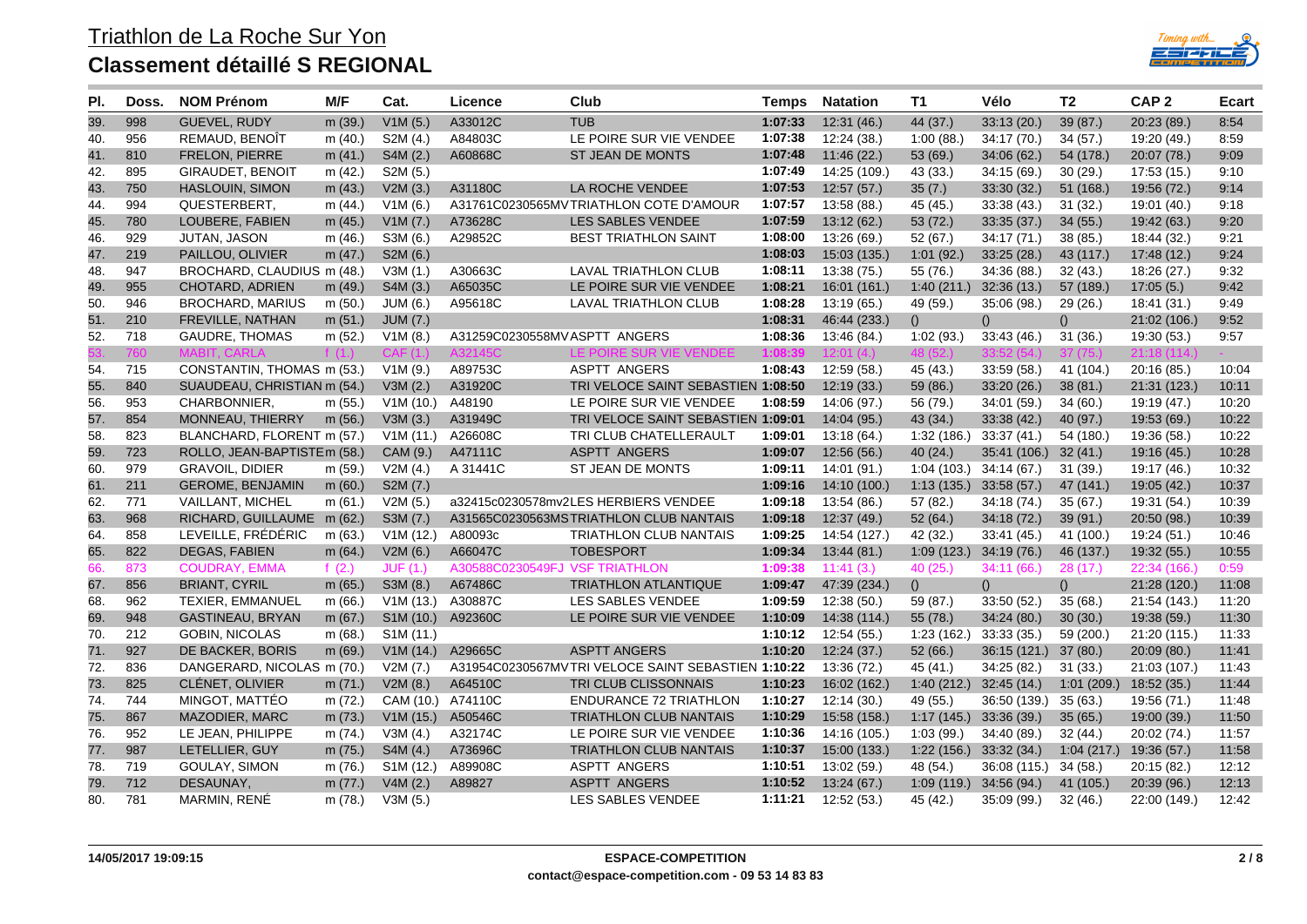

| PI.  | Doss. | <b>NOM Prénom</b>                     | M/F       | Cat.                       | Licence              | Club                                    | <b>Temps</b> | <b>Natation</b> | Τ1          | Vélo                                 | T <sub>2</sub> | CAP <sub>2</sub> | <b>Ecart</b> |
|------|-------|---------------------------------------|-----------|----------------------------|----------------------|-----------------------------------------|--------------|-----------------|-------------|--------------------------------------|----------------|------------------|--------------|
| 81.  | 940   | PAILLAT, DAVID                        | m (79.)   | S4M (5.)                   | A85283C              | <b>FONTENAY LE COMTE VENDEE 1:11:26</b> |              | 49:28 (237.)    | ()          | ()                                   | ()             | 21:23 (118.)     | 12:47        |
| 82.  | 816   | <b>GAUVRIT, FABIEN</b>                | m (80.)   | S4M (6.)                   | A31431C              | ST JEAN DE MONTS                        | 1:11:31      | 13:42 (80.)     | 1:03(98.)   | 35:52 (110.)                         | 52 (171.)      | 19:59 (73.)      | 12:52        |
| 83.  | 957   | TISSERAND, HERÉ                       | m(81.)    | V2M(9.)                    | A81289C              | LES HERBIERS VENDEE                     | 1:11:32      | 13:41 (78.)     | 1.32(184)   | 34:50 (93.)                          | 35(69.)        | 20:51 (100.)     | 12:53        |
| 84.  | 803   | GUERET, CHRISTOPHE m (82.)            |           | V3M(6.)                    | A81651C              | SAUMUR TEAM TRIATHLON                   | 1:11:39      | 14:14 (103.)    | 46 (47.)    | 34:27 (84.)                          | 32(45)         | 21:36 (126.)     | 13:00        |
| 85.  | 849   | NICOLAS, PASCAL                       | m (83.)   | V2M(10.)                   | A31918C              | TRI VELOCE SAINT SEBASTIEN 1:11:41      |              | 14:43 (118.)    | 1:01(91.)   | 34:22 (77.)                          | 34(59.)        | 20:58 (104.)     | 13:02        |
| 86.  | 932   | POTTIER, BENOIT                       | m $(84.)$ | V2M (11.)                  | A58315C              | <b>BOUGUENAIS CLUB</b>                  | 1:11:42      | 13:25 (68.)     | 52 (68.)    | 35:10 (100.) 35 (62.)                |                | 21:38 (128.)     | 13:03        |
| 87.  | 742   | <b>BLANCHARD,</b>                     | m (85.)   | CAM (11.)                  | A89485C              | <b>ENDURANCE 72 TRIATHLON</b>           | 1:11:43      | 14:18 (106.)    | 53(71)      | 36:32 (131.) 37 (76.)                |                | 19:20 (48.)      | 13:04        |
| 88.  | 829   | ERNOUL, DIDIER                        | m (86.)   | V3M(7.)                    | A31921C              | TRI VELOCE SAINT SEBASTIEN 1:11:44      |              | 14:12 (101.)    | 1:03(96.)   | 34:08(63)                            | 31(40.)        | 21:47 (135.)     | 13:05        |
| 89.  | 844   | LEFEUVRE, DIDIER                      | m $(87.)$ | V3M(8.)                    | A81940C              | TRI VELOCE SAINT SEBASTIEN 1:11:47      |              | 13:36(73)       | 50(62.)     | 34:42(91)                            | 39(92.)        | 21:56 (146.)     | 13:08        |
| 90.  | 879   | COLLINEAU, PHILIPPE                   | m (88.)   | S4M (7.)                   |                      |                                         | 1:11:48      | 15:32 (146.)    | 1:11 (126.) | 33:39 (44.)                          | 37(78)         | 20:46 (97.)      | 13:09        |
| 91.  | 936   | <b>GIRARD, MICKAEL</b>                | m (89.)   | V2M(12.)                   | A67704C              | <b>FONTENAY LE COMTE VENDEE 1:11:54</b> |              | 48:41 (236.)    | ()          | ()                                   | ()             | 22:34 (168.)     | 13:15        |
| 92.  | 772   | CYRILLE, AIRAULT                      | m (90.)   | S2M(8.)                    |                      | A90142C0230578MSLES HERBIERS VENDEE     | 1:11:58      | 17:00 (186.)    | 1:06 (107.) | 35:15 (101.) 42 (110.)               |                | 17:52 (14.)      | 13:19        |
| 93.  | 231   | Barbier, Guillaume                    | m (91.)   | S3M (9.)                   |                      |                                         | 1:12:01      | 14:08 (98.)     |             | 1:36 (199.) 36:19 (125.) 45 (132.)   |                | 19:11 (44.)      | 13:22        |
| 94.  | 819   | <b>COURANT, MATHIEU</b>               | m (92.)   | S4M (8.)                   | A74662C              | ST JEAN DE MONTS                        | 1:12:04      | 14:12 (102.)    | 1:13 (133.) | 34:01 (60.)                          | 44 (127.)      | 21:50 (137.)     | 13:25        |
| 95.  | 918   | LE BOULC'H,                           | m (93.)   | S <sub>1</sub> M (13.)     | A31478C0230561MS1995 |                                         | 1:12:17      | 11:33(21)       | 40(23.)     | 35:46 (107.) 33 (51.)                |                | 23:42 (200.)     | 13:38        |
| 96.  | 793   | <b>BEBON HIREL.</b>                   | f $(3.)$  | S2F(1.)                    | A74760C              | <b>PACT</b>                             | 1:12:29      | 50:57(41)       | $\Omega$    | $\Omega$                             | $\Omega$       | 21:01 (105.)     | 3:50         |
| 97.  | 866   | <b>MARTIN, ERIC</b>                   | m $(94.)$ | V2M(13.)                   | A43601C              | <b>TRIATHLON CLUB NANTAIS</b>           | 1:12:30      | 14:28 (110.)    |             | $1:18(146.)$ 34:10 (65.)             | 41 (108.)      | 21:49 (136.)     | 13:51        |
| 98.  | 1000  | HAZARD, CYPRIEN                       | m (95.)   | S3M (10.)                  | A05432C              | <b>VERSAILLES TRIATHLON</b>             | 1:12:30      | 15:52 (154.)    | 1:19 (147.) | 34:41 (90.)                          | 46 (139.)      | 19:49 (67.)      | 13:51        |
| 99.  | 207   | <b>COUSINEAU.</b>                     | m (96.)   | S3M (11.)                  |                      |                                         | 1:12:31      | 14:02 (92.)     |             | $1:44(218.)$ 36:04 (114.) 50 (158.)  |                | 19:48 (65.)      | 13:52        |
| 100. | 839   | PELTIER, TULLIO                       | m (97.)   | V5M(1.)                    | A31897C              | TRI VELOCE SAINT SEBASTIEN 1:12:34      |              | 15:32 (147.)    | 1:39(209.)  | 34:15 (68.)                          | 56 (187.)      | 20:09(81.)       | 13:55        |
| 101. | 965   | PÉLIAN, YANN                          | m (98.)   | S4M (9.)                   | A73857C              | LES SABLES VENDEE                       | 1:12:36      | 14:50 (122.)    |             | $1:19(151.)$ 34:57 (95.)             | 49 (157.)      | 20:37 (94.)      | 13:57        |
| 102. | 862   | TOURDJMAN, XAVIER                     | m (99.)   | S2M (9.)                   | A98034C              | <b>TRIATHLON CLUB NANTAIS</b>           | 1:12:38      | 13:17 (63.)     | 1:20(154.)  | 37:36 (150.)                         | 42 (114.)      | 19:40 (61.)      | 13:59        |
| 103. | 817   | <b>DUCEPT, DANIEL</b>                 | m (100.)  | S4M (10.)                  | A31421C              | ST JEAN DE MONTS                        | 1:12:40      | 15:56 (156.)    | 1:48(224)   | 34:30(86)                            | 39(88)         | 19:44 (64.)      | 14:01        |
| 104. | 832   | RENAUD, SEBASTIEN                     | m (101.)  | V1M(16.)                   | A31898C              | TRI VELOCE SAINT SEBASTIEN 1:12:45      |              | 14:46 (119.)    | 55 (77.)    | 34:44 (92.)                          | 38(83)         | 21:38 (129.)     | 14:06        |
| 105. | 997   | <b>CATROUX, SIMON</b>                 | m (102.)  | S4M (11.)                  | A90737C              | TRI VELOCE SAINT SEBASTIEN 1:12:49      |              | 53:21(241.)     | ()          | ()                                   | ()             | 18:44(33)        | 14:10        |
| 106. | 949   | PAQUEREAU, CLÉMENT m (103.)           |           | <b>JUM (8.)</b>            | A42255               | LE POIRE SUR VIE VENDEE                 | 1:12:59      | 12:23(35.)      | 50(61)      | 36:56 (141.)                         | 43 (116.)      | 22:04 (151.)     | 14:20        |
|      | 977   |                                       |           |                            |                      | <b>ROUEN TRIATHI ON</b>                 | 1:13:05      | 11.17(2)        | 41(2)       |                                      |                |                  |              |
| 108. | 990   | LAVENANT,                             |           | m (104.) V3M (9.)          | A31906C              | TRI VELOCE SAINT SEBASTIEN 1:13:07      |              | 15:14 (138.)    |             | $1:23(161.)$ 34:23(78.)              | 49 (153.)      | 21:14 (113.)     | 14:28        |
| 109. | 922   | COUSSONNEAU,                          |           | m (105.) S3M (12.)         | A80948C              | <b>ANGERS TRIATHLON</b>                 | 1:13:07      | 15:28 (142.)    |             | $1:34(190.)$ $35:26(103.)$ $31(35.)$ |                | 20:06(76.)       | 14:28        |
| 110. | 768   | <b>OUVRARD, ALIX</b>                  | f $(5.)$  | CAF (2.)                   |                      | a41830c0230578fcaf LES HERBIERS VENDEE  | 1:13:07      | 12:51(7)        | 54(73)      | 36:18 (124.) 40 (95.)                |                | 22:22 (161.)     | 4:28         |
| 111. | 730   | RIVIERE, PATRICE                      |           | m (106.) V3M (10.)         |                      | A29884C0230543MVBEST TRIATHLON SAINT    | 1:13:13      | 15:56 (157.)    | 1:04(102.)  | 33:50(53)                            | 49 (152.)      | 21:31 (122.)     | 14:34        |
| 112. | 985   | FOURNIER, PIERRE                      |           | m (107.) V1M (17.)         | A74329C              | STADE NIORTAIS TRIATHLON 1:13:20        |              | 16:08 (164.)    |             | $1:23(164.)$ 33:01 (18.)             | 1:02(210.)     | 21:42 (132.)     | 14:41        |
| 113. | 708   | GANACHAUD, FABRICE m (108.) V1M (18.) |           |                            | A64425C              | <b>ARSL TRI</b>                         | 1:13:34      | 13:45(83)       |             | $1:23(163)$ $35:55(111)$ $49(150)$   |                | 21:39 (130.)     | 14:55        |
| 114. | 745   | <b>CARRIERE, MICHEL</b>               |           | m (109.) V2M (14.)         | A31012C              | FONTENAY LE COMTE VENDEE 1:13:34        |              | 13:40 (77.)     | 36(13.)     | 36:41 (135.) 40 (98.)                |                | 21:54 (142.)     | 14:55        |
| 115. | 209   | <b>FARGEAS, NICOLAS</b>               |           | m (110.) S4M (12.)         | A62335C              |                                         | 1:13:38      | 14:43 (117.)    | 1:09(122.)  | 36:08 (116.) 41 (102.)               |                | 20:53 (103.)     | 14:59        |
| 116. | 728   | <b>HALGAND, ANTOINE</b>               |           | m (111.) S1M (14.)         | A59250C              | <b>BEST TRIATHLON SAINT</b>             | 1:13:38      | 12:27(42.)      |             | $1:03(100.)$ 38:34 (169.) 38 (82.)   |                | 20:53 (102.)     | 14:59        |
| 117. | 758   | MARTINEAU, PIERRE                     |           | m (112.) S4M (13.)         |                      | A93427C0230572MSLE POIRE SUR VIE VENDEE | 1:13:39      | 14:01(90.)      |             | $1:27(172)$ 36:55 $(140)$ 43 $(119)$ |                | 20:30 (91.)      | 15:00        |
| 118. | 763   | NEAU, DAMIEN                          |           | m (113.) V1M (19.) A97415C |                      | LE POIRE SUR VIE VENDEE                 | 1:13:41      | 13:38 (74.)     |             | 2:01 (241.) 36:14 (120.) 55 (183.)   |                | 20:50 (99.)      | 15:02        |
| 119. | 857   | BESSONNET, JÉRÉMY m (114.) S3M (13.)  |           |                            | B02461               | <b>TRIATHLON CLUB JOUE LES</b>          | 1:13:45      | 13:04(61)       |             | $1:12(132.)$ 34:27 (85.)             | 1:02(212.)     | 23:56 (205.)     | 15:06        |
| 120. | 943   | <b>THIBAUD, SARAH</b>                 | f $(6.)$  | S2F(2.)                    | A48050c              | LA ROCHE VENDEE                         | 1:13:51      | 52:10(42)       | ()          | $\Omega$                             | ()             | 21:04 (108.)     | 5:12         |
| 121. | 861   | MUSSAU, CYRIL                         |           | m (115.) V3M (11.)         | A30941               | <b>TRIATHLON CLUB NANTAIS</b>           | 1:13:56      | 14:30 (111.)    | 1:00(89)    | 34:31(87)                            | 41 (106.)      | 23:11 (185.)     | 15:17        |
| 122. | 735   | <b>CHARRIER, QUENTIN</b>              |           | m (116.) S3M (14.)         | A79188C              | <b>CHOLET TRIATHLON</b>                 | 1:14:06      | 12:51 (52.)     |             | $1:11(127.)$ 35:27 (104.) 41 (103.)  |                | 23:52 (204.)     | 15:27        |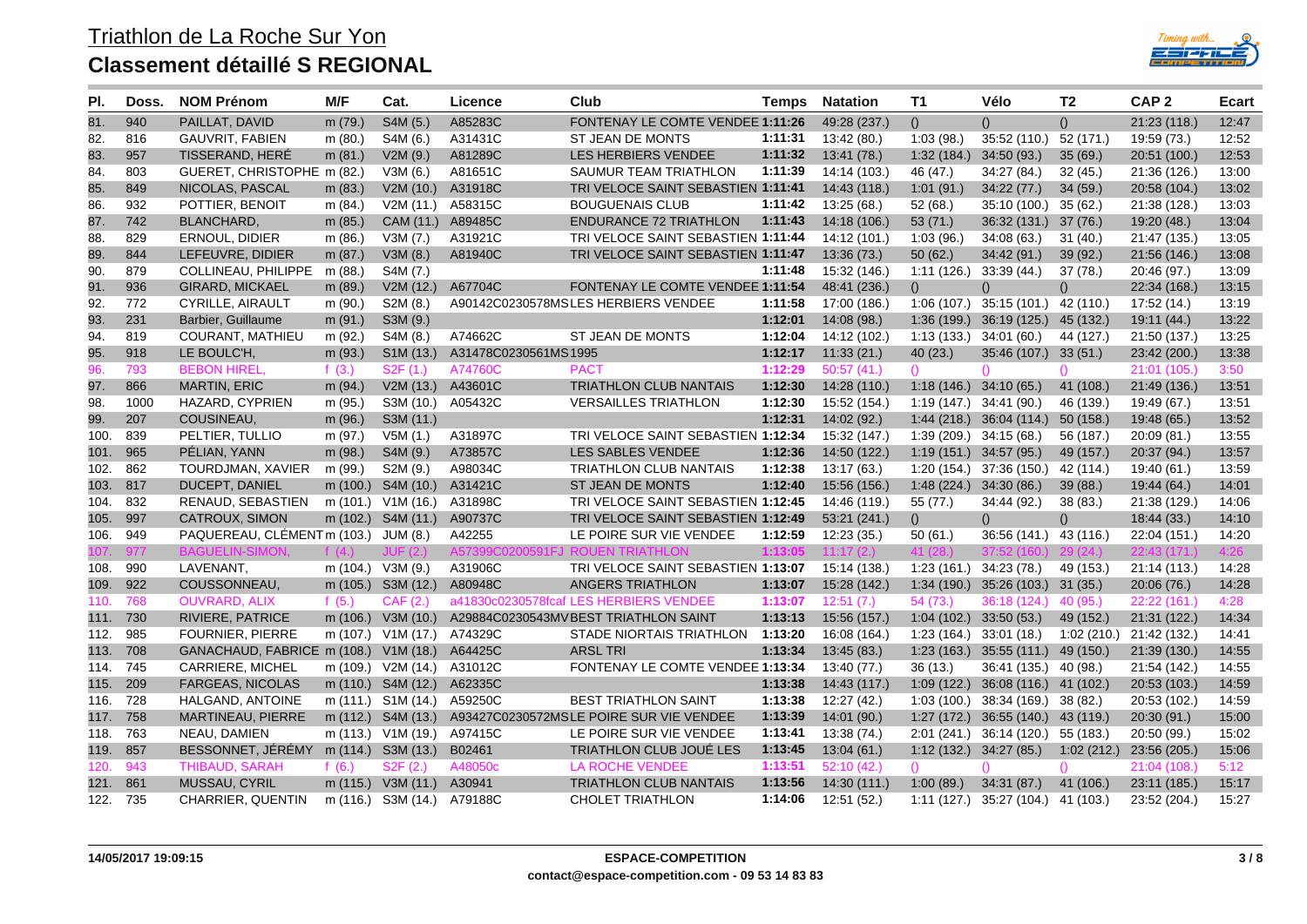

| PI.  | Doss. | <b>NOM Prénom</b>                     | M/F      | Cat.                       | Licence | Club                                                    | Temps   | <b>Natation</b>  | T1          | Vélo                                              | T <sub>2</sub>           | CAP <sub>2</sub> | Ecart |
|------|-------|---------------------------------------|----------|----------------------------|---------|---------------------------------------------------------|---------|------------------|-------------|---------------------------------------------------|--------------------------|------------------|-------|
| 123. | 981   | <b>GRAVOIL, ALEXIS</b>                | m (117.) | JUM (9.)                   | A31452C | ST JEAN DE MONTS                                        | 1:14:11 | 12:28(43)        | 46 (48.)    | 39:03 (181.) 44 (126.)                            |                          | 21:07 (109.)     | 15:32 |
| 124. | 982   | <b>GOBIN, MORGANE</b>                 | f $(7.)$ | S2F(3.)                    | A32073C | <b>SCA 2000 EVRY TRIATHLON</b>                          | 1:14:15 | 12:03(6.)        | 38(17.)     | 38:34(168)                                        | 36(73)                   | 22:21 (160.)     | 5:36  |
| 125. | 767   | NICOLAS, PASCAL                       | m (118.) | V3M (12.)                  |         | a32420c0230578mv3LES HERBIERS VENDEE                    | 1:14:19 | 13:40 (76.)      |             | $1:15(140.)$ 36:29 (128.) 46 (136.)               |                          | 22:05 (152.)     | 15:40 |
| 126. | 843   | LAFARGUE, PATRICK                     |          | m (119.) V2M (15.)         |         | A75508C0230567MVTRI VELOCE SAINT SEBASTIEN 1:14:30      |         | 14:23 (108.)     | 1:16(142.)  | 36:16 (123.)                                      | 47 (142.)                | 21:44 (134.)     | 15:51 |
| 127. | 809   | CHAMPARE, ANTOINE m (120.) S3M (15.)  |          |                            | A89657C | ST JEAN DE MONTS                                        | 1:14:32 | 50:35(238.)      | ()          | $\left( \right)$                                  | ()                       | 23:08 (183.)     | 15:53 |
| 128. | 842   | BOURDIN, HERVÉ                        |          | m (121.) V4M (3.)          | A31958C | TRI VELOCE SAINT SEBASTIEN 1:14:34                      |         | 16:19 (170.)     | 1:29 (179.) | 34:24 (81.)                                       | 42 (111.)                | 21:37(127.)      | 15:55 |
| 129. | 807   | MENARDAIS, ANTHONY m (122.) V1M (20.) |          |                            | A60223C | SNLS44                                                  | 1:14:37 | 52:45 (240.)     | ()          | $\left( \right)$                                  | ()                       | 21:20 (117.)     | 15:58 |
| 130. | 963   | LANDREAU, BORIS                       |          | m (123.) V1M (21.) A84994  |         | LES SABLES VENDEE                                       | 1:14:44 | 15:55 (155.)     | 1:34 (192.) | 33:14(23)                                         | 50(160.)                 | 23:08 (184.)     | 16:05 |
| 131. | 826   | LEROUX, FRÉDÉRIC                      |          | m (124.) V1M (22.)         | A32306C | TRI CLUB CLISSONNAIS                                    | 1:14:55 | 14:47 (120.)     | 56(80.)     | 35:31(105.)                                       | 55 (184.)                | 22:43 (173.)     | 16:16 |
| 132. | 232   | Tankere, Gaetan                       |          | m (125.) S1M (15.)         |         | <b>ACLR</b>                                             | 1:14:58 | 51:15 (239.)     | ()          | ()                                                | ()                       | 22:51 (175.)     | 16:19 |
| 133. | 905   | <b>ONILLON, FREDERIC</b>              |          | m (126.) V1M (23.)         |         |                                                         | 1:15:00 | 15:34 (148.)     |             | $1:05(104.)$ $35:25(102.)$ $1:01(208.)$           |                          | 21:53 (141.)     | 16:21 |
| 134. | 702   | ROSSIGNOL, GAEL                       |          | m (127.) V3M (13.)         | A68654C | <b>ACLR</b>                                             | 1:15:02 | 13:29 (70.)      |             | $1:33(189)$ $36:40(134)$ $40(94)$                 |                          | 22:37 (169.)     | 16:23 |
| 135. | 808   | BONNIN, DAVID                         |          | m (128.) V1M (24.)         | A31365C | PAYS DE SAINT GILLES CROIX 1:15:11                      |         | 13:42 (79.)      | 52(65)      | 37:41 (152.) 41 (101.)                            |                          | 22:12(157.)      | 16:32 |
| 136. | 820   | LONCHAMP, JORIS                       |          | m (129.) S2M (10.)         |         | A94953C0230560MSST JEAN DE MONTS                        | 1:15:15 | 15:26 (141.)     |             | 1:22 (157.) 39:19 (185.) 45 (130.)                |                          | 18:20 (24.)      | 16:36 |
| 137. | 896   | GOURDEAU, DAMIEN                      |          | m (130.) S2M (11.)         |         |                                                         | 1:15:21 | 13:56 (87.)      |             | $1:44(219)$ 34:23 (79.)                           | 49 (156.)                | 24:25 (217.)     | 16:42 |
| 138. | 917   | YVES, TOULAT                          |          | m (131.) V2M (16.)         |         |                                                         | 1:15:23 | 14:03 (93.)      |             | $2:02(243.)$ 38:00 (162.) 1:35 (256.)             |                          | 19:41 (62.)      | 16:44 |
| 139. | 984   | BILLAUD, SÉBASTIEN                    |          | m (132.) V1M (25.) A67359C |         | STADE NIORTAIS TRIATHLON 1:15:27                        |         | 17:36 (199.)     |             | $1:39(208.)$ 36:13 (119.) 48 (149.)               |                          | 19:08(43)        | 16:48 |
| 140. | 941   | ARNAUD, DIDIER                        |          | m (133.) V3M (14.)         | A31016C | FONTENAY LE COMTE VENDEE 1:15:33                        |         | 13:32(71)        |             | $1:14(136.)$ 36:25 (127.) 56 (185.)               |                          | 23:24 (192.)     | 16:54 |
| 141. | 980   | <b>VRIGNAUD, JACQUES</b>              |          | m (134.) V2M (17.) A61267C |         | ST JEAN DE MONTS                                        | 1:15:35 | 14:58 (131.)     |             | $2:00(240.)$ 34:19 (75.)                          | 59 (202.)                | 23:17 (188.)     | 16:56 |
| 142. | 925   | NAULEAU, QUENTIN                      |          | m (135.) S2M (12.)         |         | <b>ASPTT ANGERS</b>                                     | 1:15:41 | 14:56 (129.)     |             | $1:07(112.)$ 36:42 (137.) 39 (90.)                |                          | 22:13 (158.)     | 17:02 |
| 143. | 218   | NICOLLEAU, STEVE                      |          | m (136.) S4M (14.)         |         |                                                         | 1:15:46 | 14:05(96.)       |             | 5:02 (268.) 34:59 (96.)                           | $1:02(211.)$ 20:34 (93.) |                  | 17:07 |
| 144. | 716   | DANIEL, ALAIN                         |          | m (137.) V3M (15.)         | A45796C | <b>ASPTT ANGERS</b>                                     | 1:15:50 | 15:51 (153.)     |             | $1:09(118.)$ 35:48 (108.)                         | 38 (84.)                 | 22:22 (163.)     | 17:11 |
| 145. | 746   | <b>VAUTOUR, FABIEN</b>                |          | m (138.) V1M (26.)         | A61692C | <b>FONTENAY LE COMTE VENDEE 1:15:50</b>                 |         | 14:01 (89.)      | 49 (58.)    | 36:09 (117.) 37 (77.)                             |                          | 24:12 (210.)     | 17:11 |
| 146. | 911   | <b>RINCK, THOMAS</b>                  | m (139.) | S3M (16.)                  |         |                                                         | 1:16:00 | 14:51 (124.)     | 1.35(196.)  | 39:00 (179.) 39 (89.)                             |                          | 19:51 (68.)      | 17:21 |
| 147. | 935   | REUNGOAT, VINCENT                     |          | m (140.) V1M (27.) A61052C |         | <b>CHOLET TRIATHLON</b>                                 | 1:16:07 | 16:20 (172.)     | 58 (83.)    | 36:03 (113.) 39 (86.)                             |                          | 22:04 (150.)     | 17:28 |
| 148. | 228   | Guibretière, Damien                   |          | m (141.) S3M (17.)         |         | <b>PONTIVY</b>                                          | 1:16:18 | 15:02 (134.)     |             | $1:25(167.)$ 37:43 (154.) 1:14 (234.)             |                          | 20:52 (101.)     | 17:39 |
| 149. | 915   | <b>VILLAIN, ADRIEN</b>                |          | m (142.) S3M (18.)         |         |                                                         | 1:16:24 | 16:24 (173.)     | 1.36(204.)  | 34:18(73)                                         | 49 (151.)                | 23:13 (187.)     | 17:45 |
| 150. | 709   | GANACHAUD, YANN                       |          | m (143.) V2M (18.)         | A66559  | <b>ARSL TRI</b>                                         | 1:16:25 | 15:31 (145.)     |             | $1:36(198.)$ $35:02(97.)$                         | 46 (138.)                | 23:27 (195.)     | 17:46 |
| 151. | 838   | <b>GANNE, CHRISTOPHE</b>              |          | m (144.) S3M (19.)         | A31944C | TRI VELOCE SAINT SEBASTIEN 1:16:40                      |         | 12:40(51.)       | 40(22.)     | 37:26 (145.) 35 (66.)                             |                          | 25:16 (243.)     | 18:01 |
| 152. | 864   | <b>GUERIN, ANTOINE</b>                |          | m (145.) S2M (13.)         | A89218C | <b>TRIATHLON CLUB NANTAIS</b>                           | 1:16:43 | 16:12 (166.)     |             | $1:28(175.)$ 36:02 (112.) 36 (72.)                |                          | 22:22 (162.)     | 18:04 |
| 153. | 765   | PAILLAT, FRANCK                       |          | m (146.) V1M (28.)         |         | a74985c0230578mv1LES HERBIERS VENDEE                    | 1:16:48 | 17:04 (189.)     |             | $1:39(210.)$ 37:03 (142.) 50 (163.)               |                          | 20:08(79)        | 18:09 |
| 154. | 229   | Lhommeau, Jocelyn                     |          | m (147.) V2M (19.)         |         | <b>CLISSON</b>                                          | 1:16:57 | 14:38 (113.)     |             | $1:33(187.)$ $35:49(109.)$ $1:18(240.)$           |                          | 23:36 (198.)     | 18:18 |
| 155. | 729   | LE BRAS, DAVID                        |          |                            |         | m (148.) S3M (20.) A29805C0230543MSBEST TRIATHLON SAINT | 1:17:01 | 12:22 (34.)      | 58 (85.)    | 37:51 (159.) 48 (148.)                            |                          | 24:58 (235.)     | 18:22 |
| 156. | 886   | DRILLAUD, ALBAN                       |          | m (149.) S2M (14.)         |         |                                                         | 1:17:12 | $\left( \right)$ | ()          | ()                                                | ()                       | 23:20 (191.)     | 18:33 |
| 157. | 897   | GRELLET, GUILLAUME m (150.) S4M (15.) |          |                            |         |                                                         | 1:17:17 | 17:14 (192.)     |             | 1:07 (109.) 37:43 (153.) 48 (145.)                |                          | 20:23(88.)       | 18:38 |
| 158. | 812   | <b>IMBERT, BASTIEN</b>                |          | m (151.) S2M (15.) A89470C |         | ST JEAN DE MONTS                                        | 1:17:23 | 13:03(60.)       |             | $1:07(110.)$ 37:46 (156.) 43 (124.)               |                          | 24:41 (229.)     | 18:44 |
|      | 717   | <b>DESA</b>                           | f (8.    |                            |         | <b>ASP</b>                                              | 1:17:28 | 14:1<br>} (12.)  | 1:08        |                                                   |                          |                  |       |
| 160. | 868   | TROUVE, ALEXIS                        |          | m (152.) S1M (16.) A92609C |         | <b>TRIATHLON CLUB NANTAIS</b>                           | 1:17:42 | 15:30 (144.)     |             | $1:49(227.)$ 36:16 (122.) 1:05 (220.)             |                          | 22:58 (180.)     | 19:03 |
| 161. | 202   | ADAMKIEWICZ,                          |          | m (153.) S3M (21.)         |         |                                                         | 1:17:43 | 16:30 (175.)     |             | 1:34 (193.) 36:10 (118.) 1:15 (235.) 22:11 (156.) |                          |                  | 19:04 |
| 162. | 216   | <b>MENARD, NICOLAS</b>                |          | m (154.) V1M (29.)         |         |                                                         | 1:17:47 | 16:49 (181.)     |             | $1:35(194.)$ 36:49 (138.) 50 (164.)               |                          | 21:40 (131.)     | 19:08 |
| 163. | 880   | COLLONNIER,                           |          | m (155.) S4M (16.)         |         |                                                         | 1:17:48 | 17:56 (209.)     |             | $1:26(168.)$ 38:09 (163.) 52 (172.)               |                          | 19:22(50)        | 19:09 |
| 164. | 227   | Salahun, Charline                     | f $(9.)$ | S4F(1.)                    | A75355L | LA ROCHE VENDÉE                                         | 1:17:55 | 13:16(8)         | 1:08(117.)  | 38:45 (172.) 1:23 (243.)                          |                          | 23:20(190.)      | 9:16  |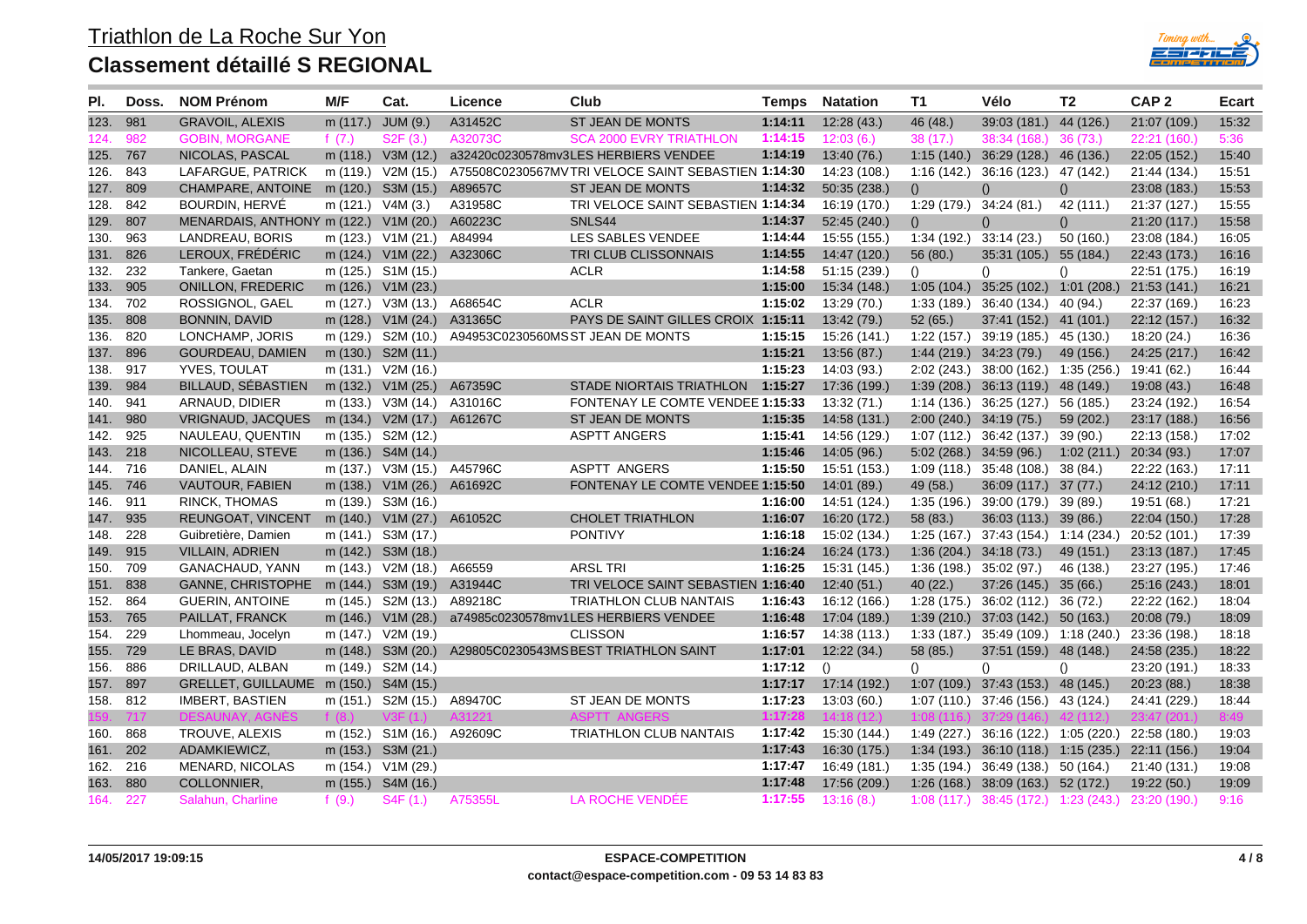

| PI.  | Doss. | <b>NOM Prénom</b>                      | M/F       | Cat.                       | Licence       | Club                                                       | Temps   | <b>Natation</b> | T <sub>1</sub> | Vélo                                              | T <sub>2</sub> | CAP <sub>2</sub> | <b>Ecart</b> |
|------|-------|----------------------------------------|-----------|----------------------------|---------------|------------------------------------------------------------|---------|-----------------|----------------|---------------------------------------------------|----------------|------------------|--------------|
| 165. | 978   | LUCAS, NATHAN                          | m (156.)  | JUM (10.)                  | A30870C       | <b>LES SABLES VENDEE</b>                                   | 1:18:01 | 11:21(19)       | 47 (49.)       | 38:39(171)                                        | 43 (122.)      | 26:28 (254.)     | 19:22        |
| 166. | 916   | YVERNOGEAU,                            |           | m (157.) CAM (12.)         |               |                                                            | 1:18:21 | 11:00(14.)      | 2:35(254.)     | 39:57 (198.) 1:21 (242.)                          |                | 23:26 (194.)     | 19:42        |
| 167. | 921   | PRAUD, DOMINIQUE                       |           | m (158.) V2M (20.)         |               | <b>AMICHEMIN</b>                                           | 1:18:22 | 17:44 (203.)    |                | $1:54(236.)$ 37:24 (144.) 54 (177.)               |                | 20:23(87.)       | 19:43        |
| 168. | 845   | PENEAU, AXELLE                         | f $(10.)$ | CAF(3.)                    | A65261        | <b>TRI VELOCE SAINT SEBASTIEN 1:18:22</b>                  |         | 13:24(9)        | 49 (56.)       | 41:56 (227.) 27 (13.)                             |                | 21:43 (133.)     | 9:43         |
| 169. | 815   | <b>GRONDIN, JEROME</b>                 | m (159.)  | V1M (30.)                  | A31462C       | ST JEAN DE MONTS                                           | 1:18:26 | 14:54 (128.)    |                | $1:20(152.)$ 37:34 (149.) 1:06 (221.)             |                | 23:29 (196.)     | 19:47        |
| 170. | 924   | BOULAY, VALENTIN                       |           | m (160.) CAM (13.) B01643C |               | <b>ASPTT ANGERS</b>                                        | 1:18:31 | 14:19 (107.)    |                | $1:05(106.)$ 34:27 (83.)                          | 50 (162.)      | 27:47 (269.)     | 19:52        |
| 171. | 824   | <b>BLANCHARD,</b>                      |           | m (161.) V3M (16.) A62389C |               | <b>TRI CLUB CLISSONNAIS</b>                                | 1:18:33 | 15:45 (151.)    |                | 1:09 (121.) 37:44 (155.) 46 (135.)                |                | 23:06 (182.)     | 19:54        |
| 172. | 969   | LAFLECHE, MICKAËL                      |           | m (162.) V1M (31.) B00916C |               | PACT44                                                     | 1:18:35 | 17:47 (205.)    |                | $1:26(170.)$ 36:42 (136.) 45 (131.)               |                | 21:51 (139.)     | 19:56        |
| 173. | 704   | FEUVRAIS, SEBASTIEN m (163.) V2M (21.) |           |                            | A30124C       | <b>ANGERS TRIATHLON</b>                                    | 1:18:43 | 17:20 (195.)    |                | $1:23(159)$ $37:20(143)$ $43(125)$                |                | 21:54 (144.)     | 20:04        |
| 174. | 837   | DURAND, CHRISTOPHE m (164.) V3M (17.)  |           |                            | A31987C       | TRI VELOCE SAINT SEBASTIEN 1:18:48                         |         | 16:13 (168.)    |                | 1:26 (171.) 37:51 (158.) 41 (107.)                |                | 22:33 (165.)     | 20:09        |
| 175. | 993   | DEBURE, SAMUEL                         |           | m (165.) V2M (22.) A75147C |               | <b>TRIATHLON CLUB NANTAIS</b>                              | 1:19:18 | 16:53 (182.)    |                | $1:27(173.)$ 38:46 (173.) 1:00 (205.)             |                | 21:09 (111.)     | 20:39        |
| 176. | 761   | RAGONNEAU,                             |           | m (166.) CAM (14.) A42964C |               | LE POIRE SUR VIE VENDEE                                    | 1:19:24 | 14:57 (130.)    |                | $1:08(114.)$ 39:23 (186.) 48 (144.)               |                | 23:05 (181.)     | 20:45        |
| 177. | 898   | <b>GUIGNARD, AYMERIC</b>               |           | m (167.) S3M (22.)         |               |                                                            | 1:19:27 | 14:32 (112.)    |                | 2:18 (249.) 39:46 (193.) 57 (192.)                |                | 21:51 (138.)     | 20:48        |
| 178. | 787   | ROY, CORENTIN                          |           | m (168.) S1M (17.)         | A31107        | LUÇON AIGUILLON VENDÉE                                     | 1:19:38 | 14:04 (94.)     | 53(70.)        | 39:30 (188.) 43 (121.)                            |                | 24:25 (216.)     | 20:59        |
| 179. | 786   | ROY, DOMINIQUE                         |           |                            |               | m (169.) V3M (18.) A31097C0230556MV LUÇON AIGUILLON VENDÉE | 1:19:38 | 19:07 (225.)    |                | $1:11(129.)$ 36:31 (130.) 48 (147.)               |                | 21:58 (147.)     | 20:59        |
| 180. | 220   | PICHAUD, JULIEN                        |           | m (170.) S4M (17.)         |               |                                                            | 1:19:38 | 18:59 (220.)    |                | 1:41 (213.) 38:09 (164.) 58 (197.)                |                | 19:48 (66.)      | 20:59        |
| 181. | 777   | PICHARD, BENOIT                        |           | m (171.) V1M (32.) A91871  |               | <b>LES SABLES VENDEE</b>                                   | 1:19:47 | 15:17 (139.)    |                | 1:36 (201.) 36:34 (133.) 1:18 (238.) 24:59 (236.) |                |                  | 21:08        |
| 182. | 776   | BARRETEAU, BAPTISTE m (172.)           |           | S3M (23.)                  | A47094C       | LES SABLES VENDEE                                          | 1:19:48 | 55:01 (242.)    | ()             | $\left( \right)$                                  | ()             | 23:50 (203.)     | 21:09        |
| 183. | 203   | <b>BALMAS, PHILIPPE</b>                |           | m (173.) V1M (33.)         |               |                                                            | 1:20:03 | 14:40 (115.)    |                | $1.54(237.)$ 39:03 (180.) 1:30 (250.)             |                | 22:53 (176.)     | 21:24        |
| 184. | 894   | <b>GAYOUT, VINCENT</b>                 |           | m (174.) S4M (18.)         |               |                                                            | 1:20:05 | 18:04 (213.)    |                | 1:29 (178.) 37:33 (148.) 57 (190.)                |                | 21:59 (148.)     | 21:26        |
| 185. | 784   | DERETTE, DAVID                         |           | m (175.) V1M (34.)         | A52242C       | LIGUE PAYS DE LA LOIRE                                     | 1:20:09 | 14:40 (116.)    |                | $1:28(174.)$ $37:49(157.)$ $1:05(219.)$           |                | 25:05 (239.)     | 21:30        |
| 186. | 748   | <b>COURCIER, HARMONIE f (11.)</b>      |           | S4F(2.)                    | 0230569FS4FRA | <b>JSALLONNES TRIATHLON</b>                                | 1:20:11 | 15:59(24)       | 1:47(223.)     | 36:31 (129.)                                      | 45 (129.)      | 25:08 (240.)     | 11:32        |
| 187. | 206   | COULBEAU,                              |           | m (176.) V1M (35.)         |               |                                                            | 1:20:15 | 58:59 (244.)    | ()             | ()                                                | ()             | 20:33(92)        | 21:36        |
| 188. | 224   | THIBAUD, FABIEN                        |           | m (177.) S3M (24.)         |               |                                                            | 1:20:15 | 17:11 (191.)    | 1:15(138.)     | 38:59 (178.) 1:15 (236.)                          |                | 21:32 (125.)     | 21:36        |
| 189. | 749   | <b>BOUSSARD, PIERRE</b>                | m (178.)  | S2M (16.)                  | A95140        | LA ROCHE VENDEE                                            | 1:20:22 | 14:08 (99.)     |                | $2:13(248.)$ 41:19 (217.) 1:10 (227.)             |                | 21:28 (121.)     | 21:43        |
| 190. | 865   | MAISONNY, PAUL                         |           | m (179.) S1M (18.)         | A90092C       | <b>TRIATHLON CLUB NANTAIS</b>                              | 1:20:22 | 16:20 (171.)    | 2:36(255)      | 38:10 (165.) 1:07 (223.)                          |                | 22:06 (154.)     | 21:43        |
| 191. | 881   | <b>COUROUBLE, HERVE</b>                | m (180.)  | V2M (23.)                  | A85852C       |                                                            | 1:20:30 | 16:53 (183.)    | 1:09(120.)     | 39:33 (190.) 47 (140.)                            |                | 22:06 (153.)     | 21:51        |
| 192. | 764   | THIBAUDEAU-HURTAUDf (12.)              |           | JUF(3.)                    |               | A32147C0230572FJ LE POIRE SUR VIE VENDEE                   | 1:20:36 | 13:34(10.)      | 57(81)         | 40:08 (201.) 59 (199.)                            |                | 24:55 (233.)     | 11:57        |
| 193. | 891   | FRAPPIER, GRÉGORY m (181.) V1M (36.)   |           |                            |               |                                                            | 1:20:36 | 14:58 (132.)    |                | $2:07(244.)$ 40:24 $(210.)$ 55 $(181.)$           |                | 22:10(155.)      | 21:57        |
| 194. | 907   | PILLEVESSE.                            |           | m (182.) V2M (24.)         |               |                                                            | 1:20:36 | 17:18 (193.)    |                | $1.08(113)$ 38.51 (174.) 43 (120.)                |                | 22:34 (167.)     | 21:57        |
| 195. | 701   | <b>BURATO, AURÉLIEN</b>                | m (183.)  | S2M (17.) A98894C          |               | AC BOBIGNY TRIATHLON                                       | 1:20:38 | 14:14 (104.)    |                | $1:09(124.)$ 39:12 (183.) 49 (155.)               |                | 25:10 (242.)     | 21:59        |
| 196. | 208   | DUBRAY, XAVIER                         |           | m (184.) V1M (37.)         |               |                                                            | 1:20:39 | 15:25 (140.)    |                | 1:45 (221.) 38:57 (177.) 1:12 (231.) 23:17 (189.) |                |                  | 22:00        |
| 197. | 903   | NADEAU, MAXIME                         |           | m (185.) S3M (25.)         |               |                                                            | 1:20:54 | 59:18 (245.)    | ()             | ()                                                | ()             | 20:27 (90.)      | 22:15        |
| 198. | 851   | RENAUD, OLIVIER                        |           | m (186.) V2M (25.)         | A31916C       | TRI VELOCE SAINT SEBASTIEN 1:20:58                         |         | 14:48 (121.)    |                | $1:13(134.)$ 36:33 (132.) 1:11 (230.)             |                | 27:10 (264.)     | 22:19        |
| 199. | 999   | RABY, DAMIEN                           |           | m (187.) S4M (19.)         |               | <b>VC LES ESSARTS</b>                                      | 1:21:01 | 17:21 (197.)    |                | 1:37 (205.) 36:23 (126.) 59 (203.)                |                | 24:38 (227.)     | 22:22        |
| 200. | 762   | RAGONNEAU, MICKAEL m (188.) V1M (38.)  |           |                            | a92355c       | LE POIRE SUR VIE VENDEE                                    | 1:21:02 | 15:09 (136.)    |                | $1:30(183)$ 38:54 (175.) 58 (196.)                |                | 24:28 (221.)     | 22:23        |
|      | 910   | RICAUD, ELIZABETH                      | - † (*    |                            |               |                                                            | 1:21:03 | 15:58 (23.)     | 1:07 (111.)    |                                                   |                | 22:38 (170.)     | 12:24        |
| 202. | 827   | SOURISSEAU, SANDRA f (14.)             |           | S3F(1.)                    | A61705C       | <b>TRI CLUB CLISSONNAIS</b>                                | 1:21:05 | 15:18(18)       |                | $1:12(131.)$ 39:59 (200.) 36 (74.)                |                | 23:58 (206.)     | 12:26        |
| 203. | 855   | <b>BAUDET, THIERRY</b>                 | m (189.)  | V2M (26.)                  | A83040C       | <b>TRIATHLON ATLANTIQUE</b>                                | 1:21:23 | 18:04 (212.)    |                | 1:36 (203.) 37:30 (147.) 1:17 (237.) 22:54 (178.) |                |                  | 22:44        |
| 204. | 226   | LICATA, Amaury                         |           | m (190.) S3M (26.)         |               |                                                            | 1:21:25 | 18:00 (210.)    | 2.51(260.)     | 39:16 (184.) 36 (71.)                             |                | 20:38(95)        | 22:46        |
| 205. | 831   | NERRIERE, PHILIPPE                     |           | m (191.) V4M (4.)          |               | a31993c0230567mv4TRIVELOCE SAINT SEBASTIEN 1:21:28         |         | 15:47 (152.)    |                | 1:26 (169.) 39:46 (194.) 53 (176.)                |                | 23:32 (197.)     | 22:49        |
| 206. | 841   | PARADIS, LAURENT                       |           | m (192.) V1M (39.)         | A90346C       | TRI VELOCE SAINT SEBASTIEN 1:21:31                         |         | 56:30 (243.)    | $\Omega$       | $\left( \right)$                                  | ()             | 23:49 (202.)     | 22:52        |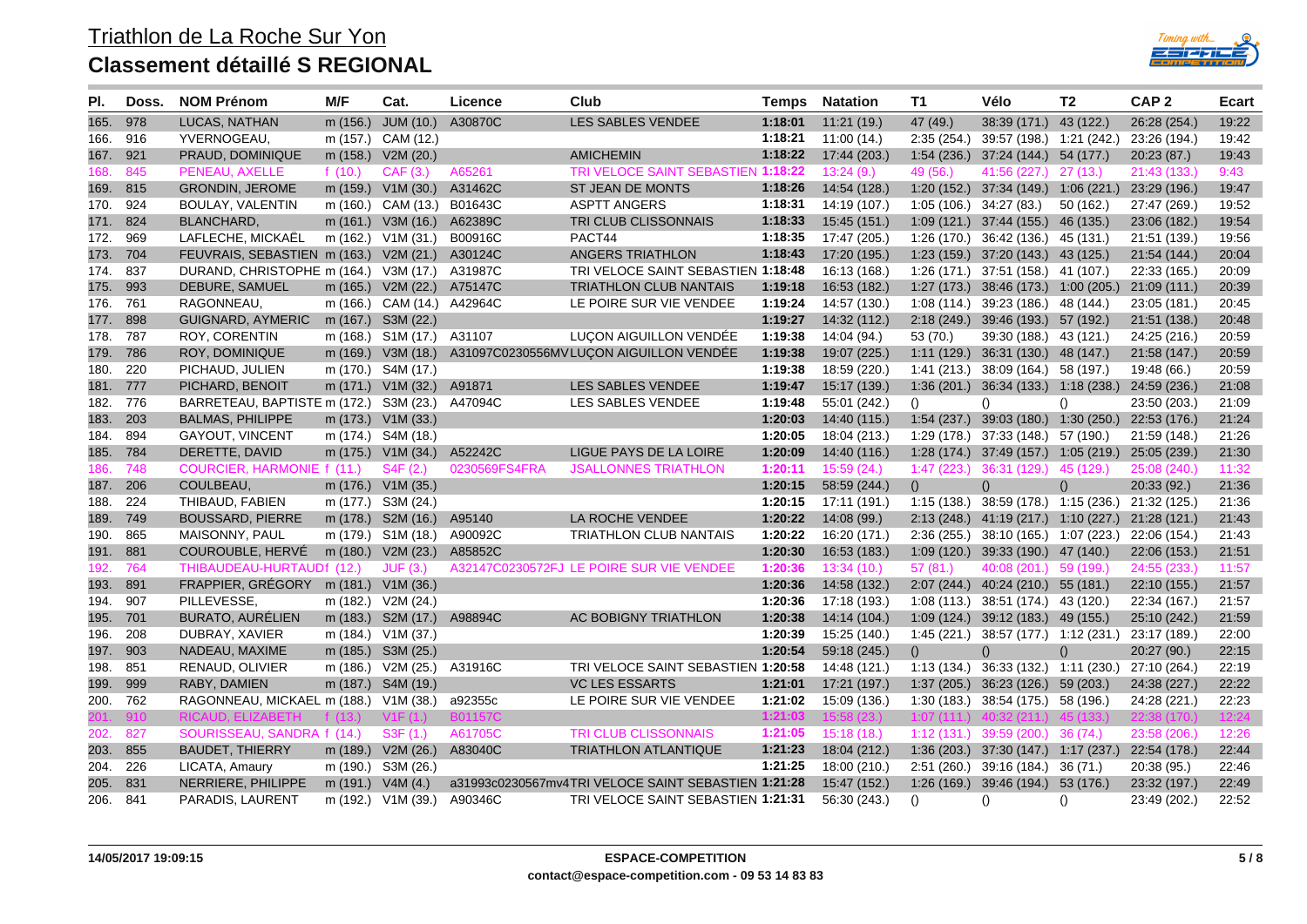| --                   |  |
|----------------------|--|
| والألاف لع<br>V<br>n |  |

| PI.      | Doss. | <b>NOM Prénom</b>                    | M/F        | Cat.                       | Licence       | Club                                               | <b>Temps</b> | <b>Natation</b>    | T1          | Vélo                                              | T2         | CAP <sub>2</sub> | Ecart |
|----------|-------|--------------------------------------|------------|----------------------------|---------------|----------------------------------------------------|--------------|--------------------|-------------|---------------------------------------------------|------------|------------------|-------|
|          |       |                                      |            |                            |               |                                                    |              |                    |             |                                                   |            |                  |       |
| 208.     | 908   | PLAIDEAU, ROMARIC                    | m (193.)   | S2M (18.)                  |               |                                                    | 1:21:39      | 16:56 (184.)       |             | $1:51(231.)$ 39:24 (187.) 1:04 (218.)             |            | 22:21 (159.)     | 23:00 |
| 209.     | 889   | DURAND, GUILLAUME                    | m (194.)   | S4M (20.)                  |               |                                                    | 1:21:42      | 17:37 (201.)       |             | 1:05 (105.) 41:06 (215.) 37 (79.)                 |            | 21:14(112.)      | 23:03 |
| 210.     | 770   | <b>RETAILLEAU, LISA</b>              | f(16.)     | CAF(4.)                    |               | a75547c0230578fcaf LES HERBIERS VENDEE             | 1:21:45      | 14:33(13)          | 58 (84.)    | $41:19(218)$ 24 (2.)                              |            | 24:29 (222.)     | 13:06 |
| 211.     | 853   | DRUBIGNY, ALBAN                      |            | m (195.) V2M (27.)         | A31917C       | TRI VELOCE SAINT SEBASTIEN 1:21:50                 |              | 16:08 (163.)       |             | 1:30 (182.) 38:34 (170.) 51 (165.)                |            | 24:45 (230.)     | 23:11 |
| 212.     | 859   | DURAND,                              |            | m (196.) V1M (40.)         | A75160C       | <b>TRIATHLON CLUB NANTAIS</b>                      | 1:22:09      | 15:59 (159.)       |             | 2:12 (247.) 40:11 (204.) 49 (154.)                |            | 22:54 (177.)     | 23:30 |
| 213.     | 890   | FOLOPE, JONATHAN                     |            | m (197.) S3M (27.)         |               |                                                    | 1:22:09      | 16:12 (167.)       |             | $1:29(181.)$ 39:56 (197.) 52 (170.)               |            | 23:36 (199.)     | 23:30 |
| 214.     | 802   | <b>GASNIER, PIERRE</b>               | m (198.)   | S3M (28.)                  | A32399C       | SAUMUR TEAM TRIATHLON                              | 1:22:09      | 16:14 (169.)       |             | $1:19(149)$ 39:58 (199.) 36 (70.)                 |            | 24:00 (207.)     | 23:30 |
| 215. .   | 850   | LASSALLE, DAVID                      |            | m (199.) V1M (41.) A31945C |               | TRI VELOCE SAINT SEBASTIEN 1:22:20                 |              | 14:51 (125.)       |             | 1:15 (139.) 39:36 (192.) 2:08 (262.) 24:26 (220.) |            |                  | 23:41 |
| 216.     | 972   | JUDAS, CHRISTIAN                     | m (200.)   | V3M (19.)                  | A63811C       | PAYS DE SAINT GILLES CROIX 1:22:27                 |              | 17:33 (198.)       |             | $1:19(150.)$ 37:54 (161.) 1:08 (225.)             |            | 24:30 (223.)     | 23:48 |
| 217. .   | 928   | PINEAU, JULIEN                       |            | m (201.) S4M (21.)         |               | ASPTT CHOLET RUNNING                               | 1:22:34      | 18:02 (211.)       |             | $1.54(235.)$ 39:51 (195.) 53 (174.)               |            | 21:51 (140.)     | 23:55 |
| 218.     | 790   | GANDRIEAU, PASCAL                    | m $(202.)$ | V2M (28.)                  | A90653C       | NOGENT SOLIDARITÉ                                  | 1:22:38      | 17:45 (204.)       | 2:12 (246.) | 38:55 (176.) 1:00 (207.)                          |            | 22:43 (172.)     | 23:59 |
|          |       | <b>GODEFROY, ISABELLE</b>            |            |                            |               | <b>TRI CLUB CLISSONNAIS</b>                        | 1:22:42      | 15:40(20.)         | 1:34(191.)  |                                                   |            |                  | 14:03 |
| 220.     | 914   | VERNAGEAU, SYLVAIN m (203.)          |            | S4M (22.)                  |               |                                                    | 1:22:46      | 15:10 (137.)       |             | $1:42(215.)$ 39:12 (182.) 1:11 (229.)             |            | 25:28 (245.)     | 24:07 |
|          | 382   | DE LA METTRIE, AUDE f (18.)          |            | S3F(2)                     |               |                                                    | 1:22:50      | 18:44(35)          | 1:38 (206.) |                                                   | 42 (113.   | 18:52 (34.)      | 14:11 |
| 222.     | 800   | BARITHEAU, PATRICIA f (19.)          |            | V1F(3.)                    | A79169C       | PAYS DE SAINT GILLES CROIX 1:22:53                 |              | 15:14(17.)         | 1:49(226.)  | 40:12 (205.)                                      | 1:02(213.) | 24:34 (224.)     | 14:14 |
| 223.     | 923   | <b>CLENET, YANNICK</b>               | m $(204.)$ | V2M (29.)                  | A82297C       | <b>ARSL TRI</b>                                    | 1:22:53      | $1:00:52(247)$ ()  |             | ()                                                | ()         | 21:08(110.)      | 24:14 |
| 224.     | 872   | SUDRY, FABIAN                        | m (205.)   | V2M (30.)                  | A94880        | <b>TRIATHLON SPORT</b>                             | 1:23:00      | 16:31 (176.)       |             | 1:32 (185.) 42:36 (231.) 58 (195.)                |            | 21:20 (116.)     | 24:21 |
|          | 318   | <b>HAUDEBOL</b>                      | f $(20$    |                            | 327C          | <b>ST JEAN DE MONTS</b>                            | 1:23:01      | 15:42 (21.)        | 1:39(207.)  |                                                   |            |                  | 14:22 |
| 226.     | 942   | BRECHOTTEAU, HERVE m (206.)          |            | V2M (31.)                  | A69335C       | FONTENAY LE COMTE VENDEE 1:23:38                   |              | 17:50 (207.)       |             | 1:20 (153.) 41:43 (225.) 1:10 (228.) 21:31 (124.) |            |                  | 24:59 |
| 227.     | 888   | DURAND, LUC                          | m (207.)   | V5M(2.)                    |               |                                                    | 1:23:38      | 15:30 (143.)       |             | 2.42 (258.) 41:01 (214.) 1:25 (246.)              |            | 22:58 (179.)     | 24:59 |
| 228.     | 884   | DELEMAZURE,                          | m (208.)   | V2M (32.)                  |               |                                                    | 1:24:01      | 18:38 (217.)       |             | $1:16(143)$ 40:43 (212.) 53 (173.)                |            | 22:27 (164.)     | 25:22 |
| 229.     | 991   | <b>OUGHANEM, RAFIK</b>               | m $(209.)$ | S4M (23.)                  | A86669C       | <b>TRIATHLON ATLANTIQUE</b>                        | 1:24:20      | 19:04 (223.)       |             | $1:11(128.)$ 41:24 (219.) 43 (115.)               |            | 21:55(145.)      | 25:41 |
| 230. 114 |       | HUIBAN, Yannick                      | m (210.)   | (1.)                       | A29960C       | <b>TCN</b>                                         | 1:24:27      | 17:01 (187.)       |             | $2:10(245.)$ 39:36 (191.) 1:13 (232.)             |            | 24:24 (214.)     | 25:48 |
|          | 217   | <b>MONNIER, CLAIRE</b>               | f (21.)    | S1F(1.)                    |               |                                                    | 1:24:27      | 13:57(11)          | 1:06(108)   | 44.04(245)                                        | 51 (166    |                  | 15:48 |
| 232.     | 966   | DAVID, FABIENNE                      | f $(22.)$  | V2F(1.)                    | A31325C       | <b>TRIATHLON CLUB NANTAIS</b>                      | 1:24:31      | 15:29(19)          | 1:08(115.)  | 42:00 (228.) 43 (123.)                            |            | 25:08(241)       | 15:52 |
|          | 970   | JOLLY AN                             | f $(23)$   |                            |               | <b>PAYS DE SAINT GILLES CROI</b>                   | 1:24:35      | 16:10 (27.)        | 1:35(197)   |                                                   |            |                  |       |
| 234. 710 |       | MACE, FREDERIC                       |            | m (211.) V1M (42.)         | A67991C       | <b>ARSL TRI</b>                                    | 1:24:39      | 17:18 (194.)       |             | 1:10 (125.) 38:23 (166.) 1:06 (222.)              |            | 26:39 (258.)     | 26:00 |
|          |       | <b>QUESTERBERT</b>                   | f (24      |                            |               | BEST TRIATHI ON SAINT                              | 1:24:46      |                    | 1:25(166)   |                                                   |            |                  | 16:07 |
| 236.     | 788   | <b>ROY, LUCILLE</b>                  | f $(25.)$  | S1F(2.)                    | A31105        | <b>LUCON AIGUILLON VENDÉE</b>                      | 1:24:57      | 55:43(43)          | $\Omega$    | $\Omega$                                          | ()         | 28:36 (273.)     | 16:18 |
| 237.     | 714   | <b>CHEVALIER JUNEAU</b>              | f $(26.)$  | V2F (2)                    |               | ASP                                                | 1:24:59      | 59:07(44)          | $\Omega$    | $\bigcap$                                         |            | 24:51 (231)      | 16:20 |
| 238.     | 230   | <b>Bleas, Claire</b>                 | f $(27.)$  | S2F(4.)                    | A80638C       | <b>VELOCE ST SEBASTIEN</b>                         | 1:25:25      | 16:04(26.)         | 1:24(165.)  | 41:07 (216.)                                      | 44 (128.)  | 26:03(252)       | 16:46 |
| 239.     | 759   | <b>DUBIN, THIERRY</b>                | m (212.)   | V2M (33.)                  |               | A97813C0230572MVLE POIRE SUR VIE VENDEE            | 1:25:30      | 19:11 (227.)       |             | $1:44(216.)$ $40:50(213.)$ 31(38)                 |            | 23:11 (186.)     | 26:51 |
| 240.     | 875   | BARDET, DANY                         | m (213.)   | V1M (43.)                  |               |                                                    | 1:25:43      | 16:43 (179.)       |             | $1:14(137.)$ $40:09(202.)$ $1:03(214.)$           |            | 26:30 (255.)     | 27:04 |
| 241.     | 996   | TOUX, JEAN                           |            | m $(214.)$ V3M $(20.)$     | A31997C       | TRI VELOCE SAINT SEBASTIEN 1:25:48                 |              | 17:04 (188.)       | 1:49(228.)  | 38:34 (167.) 1:35 (255.)                          |            | 26:44 (260.)     | 27:09 |
| 242.     | 937   | ARHIMAN, LOÏC                        | m (215.)   | S3M (29.)                  |               | A67784C0230554MS FONTENAY LE COMTE VENDEE 1:25:59  |              | 15:59 (160.)       | 1:02(94.)   | 40:23 (209.) 1:00 (206.)                          |            | 27:31 (268.)     | 27:20 |
|          | 78    | <b>BURGAUD</b>                       |            |                            |               |                                                    |              |                    |             |                                                   |            |                  | 17:27 |
| 244.     | 885   | DELESTRE, JEAN-LUC m (216.) V5M (3.) |            |                            |               |                                                    | 1:26:21      | 17:06 (190.)       | 1:33(188)   | 40:11 (203.) 52 (169.)                            |            | 26:36 (257.)     | 27:42 |
| 245.     | 870   | GUÉLOU, BRIEUC                       |            | m (217.) S4M (24.)         |               | a89673c0230544ms4TRIATHLON CLUB NANTAIS            | 1:26:41      | $1:00:51(246.)$ () |             | ()                                                |            | 24:37 (225.)     | 28:02 |
| 246.     | 847   | <b>GACHON, LAURENT</b>               |            | m (218.) V1M (44.)         |               | AC31919C0230567MTRI VELOCE SAINT SEBASTIEN 1:26:58 |              | 16:09 (165.)       | 54 (74.)    | 41:54 (226.) 50 (161.)                            |            | 27:07 (263.)     | 28:19 |
| 247. 835 |       | BETOUT, CLÉMENT                      |            | m (219.) S3M (30.)         |               | A92086C0230567MSTRIVELOCE SAINT SEBASTIEN 1:27:09  |              | 18:48 (218.)       | 3:14(262)   | 41:40 (224.) 40 (96.)                             |            | 22:45 (174.)     | 28:30 |
| 248.     | 821   | AUTEGARDEN,                          | f $(29.)$  | S4F(4)                     | 0230553FS4FRA | <b>TAC</b>                                         | 1:27:23      | 16:10(28)          | 1:28(176.)  | 44:05 (246.) 57 (191.)                            |            | 24:39 (228.)     | 18:44 |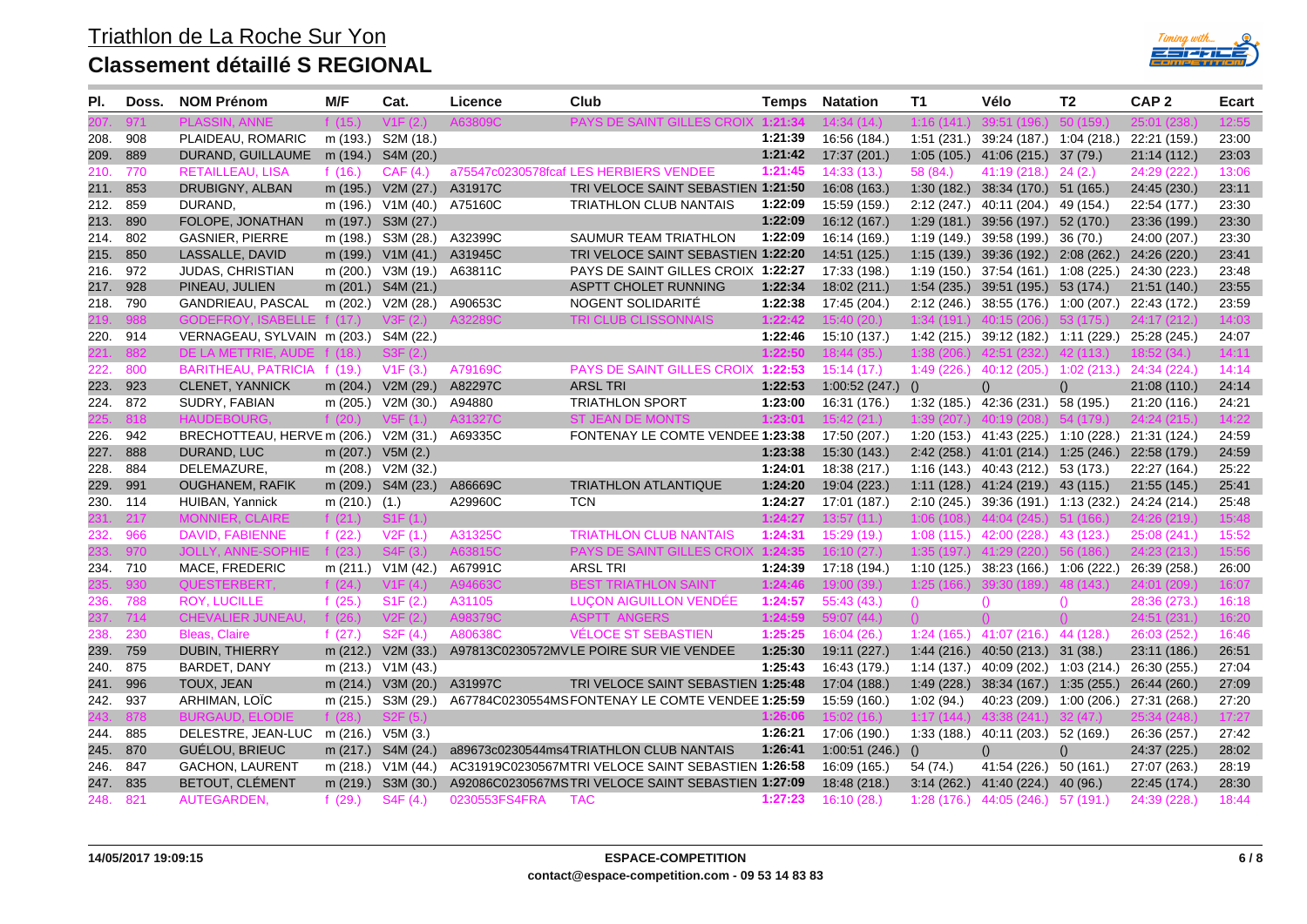

| PI.      | Doss. | <b>NOM Prénom</b>            | M/F        | Cat.               | Licence                                   | Club                               | Temps   | <b>Natation</b>    | T1               | Vélo                                              | T <sub>2</sub> | CAP <sub>2</sub> | <b>Ecart</b> |
|----------|-------|------------------------------|------------|--------------------|-------------------------------------------|------------------------------------|---------|--------------------|------------------|---------------------------------------------------|----------------|------------------|--------------|
|          |       |                              |            |                    |                                           | TRIATHI ON CI UB NANTAI            | 1:27    |                    |                  |                                                   |                |                  |              |
| 250.     | 899   | <b>GUILLIER, PATRICE</b>     | m (220.)   | V3M (21.)          |                                           |                                    | 1:28:00 | 19:08 (226.)       |                  | $1:12(130.)$ $41:33(221.)$ $33(52.)$              |                | 25:30 (246.)     | 29:21        |
| 251.     | 893   | <b>GAUDUBOIS, MAXIME</b>     |            | m (221.) S2M (19.) |                                           |                                    | 1:28:12 | 16:33 (177.)       |                  | 2:32 (253.) 43:23 (237.) 42 (109.)                |                | 25:00 (237.)     | 29:33        |
| 252.     | 950   | BALDACHINO, BENOÎT           |            | m (222.) S4M (25.) | A68504C                                   | LE POIRE SUR VIE VENDEE            | 1:28:46 | 14:50 (123.)       |                  | 1:21 (155.) 40:16 (207.) 46 (134.)                |                | 31:30 (283.)     | 30:07        |
|          | 201   | <b>HAZARD, FAN</b>           |            |                    |                                           | ILLES TRIATHLON                    | 1:28:51 |                    |                  |                                                   |                |                  | 20:12        |
| 254.     | 733   | ROY, JACKY                   | m (223.)   | V1M $(45.)$        | A31076C                                   | <b>CHANTONNAY TRIATHLON</b>        | 1:29:06 | 17:48 (206.)       | 2:22(251)        | 42:54 (234.) 1:43 (259.)                          |                | 24:16 (211.)     | 30:27        |
| 255.     | 706   | LAVALETTE, FRÉDÉRIC m (224.) |            | V2M (34.)          | A45224C                                   | ANGERS TRIATHLON                   | 1:29:26 | 16:28 (174.)       | 1:48(225.)       | 43:16 (236.)                                      | 55 (182.)      | 26:56 (261.)     | 30:47        |
| 256.     | 707   | COSSET, JEAN MICHEL m (225.) |            | V3M(22.)           | A63450C                                   | <b>ARSL TRI</b>                    | 1:29:34 | 1:02:06 (248.)     | $\left( \right)$ | $\left( \right)$                                  | ()             | 26:23 (253.)     | 30:55        |
| 257.     | 223   | RAGONNEAU,                   | m (226.)   | S4M (26.)          |                                           |                                    | 1:29:36 | 17:54 (208.)       |                  | $1:36(202.)$ 41:37 (222.) 1:44 (260.)             |                | 26:43 (259.)     | 30:57        |
| 258.     | 920   | <b>ROUE, ISABELLE</b>        | f $(32.)$  | V2F(3.)            | A31482C                                   | <b>ACLR</b>                        | 1:30:05 | 16:51(30)          | 1:28(177.)       | 43:33 (240.) 1:14 (233.)                          |                | 26:57 (262.)     | 21:26        |
|          | 720   | <b>JULLIEN, NADIA</b>        | f $(33.)$  | V1F(5)             | A93666                                    | <b>ASPTT ANGERS</b>                | 1:30:09 | 19:10(40)          |                  |                                                   |                |                  | 21:30        |
| 260.     | 913   | VANNET, ARNAUD               | m (227.)   | S2M (20.)          |                                           |                                    | 1:30:42 | 16:48 (180.)       | 3:21(264)        | 44:01 (244.) 1:33 (252.)                          |                | 24:57 (234.)     | 32:03        |
| 261.     | 983   | <b>TESSIER, PASCAL</b>       | m(228.)    | S4M (27.) A41924C  |                                           | <b>ST JEAN DE MONTS</b>            | 1:31:01 | 18:14 (215.)       |                  | $1:53(234.)$ $43:52(243.)$ $1:18(241.)$           |                | 25:41 (249.)     | 32:22        |
| 262.     | 737   | <b>GOUBAULT, NELLY</b>       | f $(34.)$  | V3F(3.)            | A30714C                                   | <b>CHOLET TRIATHLON</b>            | 1:31:05 | 17:59 (32.)        | 1:59(239)        | 45:04 (251.) 1:08 (226.)                          |                | 24:52 (232.)     | 22:26        |
| 263.     | 912   | ROUSSEAU, XAVIER             |            | m (229.) S4M (28.) |                                           |                                    | 1:31:11 | 15:44 (150.)       |                  | 2:25 (252.) 44:22 (247.) 1:18 (239.) 27:19 (266.) |                |                  | 32:32        |
| 264, 705 |       | LAVALETTE, JULIEN            | m (230.)   | CAM (15.) A30249C  |                                           | <b>ANGERS TRIATHLON</b>            | 1:31:22 | 14:52 (126.)       |                  | $1:22(158)$ 43:27 (239.) 1:23 (244.)              |                | 30:15(278.)      | 32:43        |
|          | 731   | <b>CHEMINADE</b>             |            |                    |                                           | <b>C.A.BEGLAIS TRIATHLON</b>       | 1:31:31 | 18:40(34)          |                  |                                                   |                |                  |              |
| 266.     | 215   | LE COQUIL, CHANTAL           | f (36.)    | V3F(4.)            |                                           |                                    | 1:31:32 | 18:59(38)          |                  | $1:36(200.)$ 44:22 (248.) 58 (198.)               |                | 25:34 (247.)     | 22:53        |
| 267.     | 860   | <b>LUCAS, MEGGY</b>          | f $(37.)$  | S2F(7)             | A90414C                                   | <b>TRIATHLON CLUB NANTAIS</b>      | 1:31:33 | 16:00(25)          | 1:52             |                                                   |                | 25:23 (244.      | 22:54        |
| 268.     | 797   | <b>BOITEAU, MYRIAM</b>       | f(38)      | V2F(4)             | A89383C                                   | <b>RVT</b>                         | 1:31:37 | 16:37 (29.)        |                  | $3:08(261)$ , 42:23 (230.) 1:07 (224.)            |                | 28:20 (272.)     | 22:58        |
| 269.     | 785   | LABIGNE, JULIEN              | m(231.)    | V2M (35.)          | A89043C                                   | LIGUE PAYS DE LA LOIRE             | 1:31:40 | 19:03 (221.)       | 1.44(217)        | 46:57 (258.)                                      | 30(28.)        | 23:24 (193.)     | 33:01        |
| 270.     | 225   | MORVAN, Steven               | m (232.)   | JUM (11.)          |                                           | LA ROCHE VENDÉE                    | 1:31:45 | 17:36 (200.)       | 1:41 (214.)      | 42:16 (229.) 1:26 (248.)                          |                | 28:43 (274.)     | 33:06        |
| 271.     | 791   | <b>CASS, MATTHEW</b>         | m(233.)    | S3M (31.)          | B03272C                                   | <b>NORD VENDEE TRIATHLON</b>       | 1:32:49 | $1:06:06(249.)$ () |                  | ()                                                | ()             | 25:52 (251.)     | 34:10        |
| 272.     | 828   | VICTOR, YANN                 | m(234.)    | V3M(23.)           | A32290C                                   | TRI CLUB CLISSONNAIS               | 1:33:46 | 15:40 (149.)       | 1:35(195)        | 46:52 (257.) 1:33 (253.)                          |                | 28:02 (271.)     | 35:07        |
| 273.     | 834   | BABONNEAU, PASCAL            | m(235.)    | V2M(36.)           | A43301C                                   | TRI VELOCE SAINT SEBASTIEN 1:34:19 |         | 17:20 (196.)       |                  | $1:19(148)$ 44:47 (250.) 1:03 (215.)              |                | 29:48 (276.)     | 35:40        |
| 274.     | 778   | ROUSSEAU, PATRICK            | m (236.)   | V2M (37.)          | A73593C                                   | LES SABLES VENDEE                  | 1:34:38 | 17:41 (202.)       | 1:50(229.)       | 46:07 (256.)                                      | 1:39(257.)     | 27:18 (265.)     | 35:59        |
| 275.     | 906   | PANDOLFI, SÉBASTIEN m (237.) |            | S4M (29.)          |                                           |                                    | 1:34:48 | $1:08:34(250.)$ () |                  | $\Omega$                                          | ()             | ()               | 36:09        |
| 276.     | 738   | <b>MAQUET, LAETITIA</b>      | f $(39.)$  | V3F(5.)            | A30722C                                   | <b>CHOLET TRIATHLON</b>            | 1:36:14 | 18:47(37)          |                  | $2:39(256.)$ 45:45 (254.) 59 (201.)               |                | 28:01 (270.)     | 27:35        |
| 277. 732 |       | DROUET, FRANCK               | m (238.)   | V2M (38.)          | A31086L                                   | <b>CHANTONNAY TRIATHLON</b>        | 1:36:48 | 18:09 (214.)       | 2:39(257.)       | 43:16 (235.) 2:09 (263.)                          |                | 30:32 (279.)     | 38:09        |
| 278. 773 |       | <b>BRISSEAU, YANNIS</b>      |            | m (239.) S2M (21.) | A75367C                                   | LES HERBIERS VENDEE                | 1:37:32 | 19:36 (228.)       | 1:46 (222.)      | 45:20 (252.) 1:00 (204.)                          |                | 29:46 (275.)     | 38:53        |
|          |       |                              |            |                    |                                           |                                    | 1:37:47 |                    |                  |                                                   |                |                  |              |
| 280.     | 722   | POIRIER, DOMINIQUE           | m (240.)   | V5M (4.)           | B03051C                                   | <b>ASPTT ANGERS</b>                | 1:38:10 | 19:06 (224.)       |                  | $1:23(160.)$ $45:22(253.)$ $1:41(258.)$           |                | 30:36 (280.)     | 39:31        |
|          | 974   |                              | f (4       |                    |                                           | LE POIRE SUR VIE VENDEE            | 1:38:50 | 14:41(15)          | 1:04(101)        | 51:03 (263.)                                      | <b>56</b>      |                  | 30:11        |
| 282.     | 901   | JAUFFRINEAU,                 | m (241.)   | S4M (30.)          |                                           |                                    | 1:40:16 | $1:09:07(251.)$ () |                  | ()                                                | ()             | 30:00 (277.)     | 41:37        |
| 283.     | 736   | DANIELE, SERGE               | m(242.)    | V5M(5.)            | A54567C                                   | <b>CHOLET TRIATHLON</b>            | 1:40:48 | 19:03 (222.)       | 2:22(250.)       | 45:52 (255.)                                      | 1:33(254.)     | 31:55 (284.)     | 42:09        |
| 284.     | 214   | LE BIHAN, MICHAEL            | m (243.)   | S3M (32.)          |                                           |                                    | 1:43:39 | 22:34 (230.)       | 3:48(265.)       | 48:28 (261.)                                      | 4:20(264.)     | 24:26 (218.)     | 45:00        |
|          | 734   | <b>BREGEOI</b>               | f $(42.)$  | V3F(6.)            | A51761C                                   | <b>CHOLET TRIATHLON</b>            | 1:44:40 | 18:29(33)          |                  |                                                   |                |                  | 36:01        |
| 286.     | 205   | CHARRIER, JULIEN             | m (244.)   | S3M (33.)          |                                           |                                    | 1:54:35 | 22:01 (229.)       | 3.52(266)        | 52:24 (264.)                                      | 57 (194.)      | 35:17 (285.)     | 55:56        |
| 287.     | 904   | NICOLAS, ROMAIN              | m $(245.)$ | S2M (22.)          |                                           |                                    | 1:55:19 | 18:56 (219.)       | 3:14(263)        | 41:39 (223.)                                      | 1:51(261)      | 49:36 (286.)     | 56:40        |
| 288.     | 804   | LEDUC, ELVAN                 |            |                    | m (246.) CAM (16.) A51783C0230581MCSNLS44 |                                    | 1:55:19 | 12:16 (32.)        | 44 (39.)         | 33:35(36.)                                        | 32(49)         | 1:08:09(287.)    | 56:40        |

Disqualifié